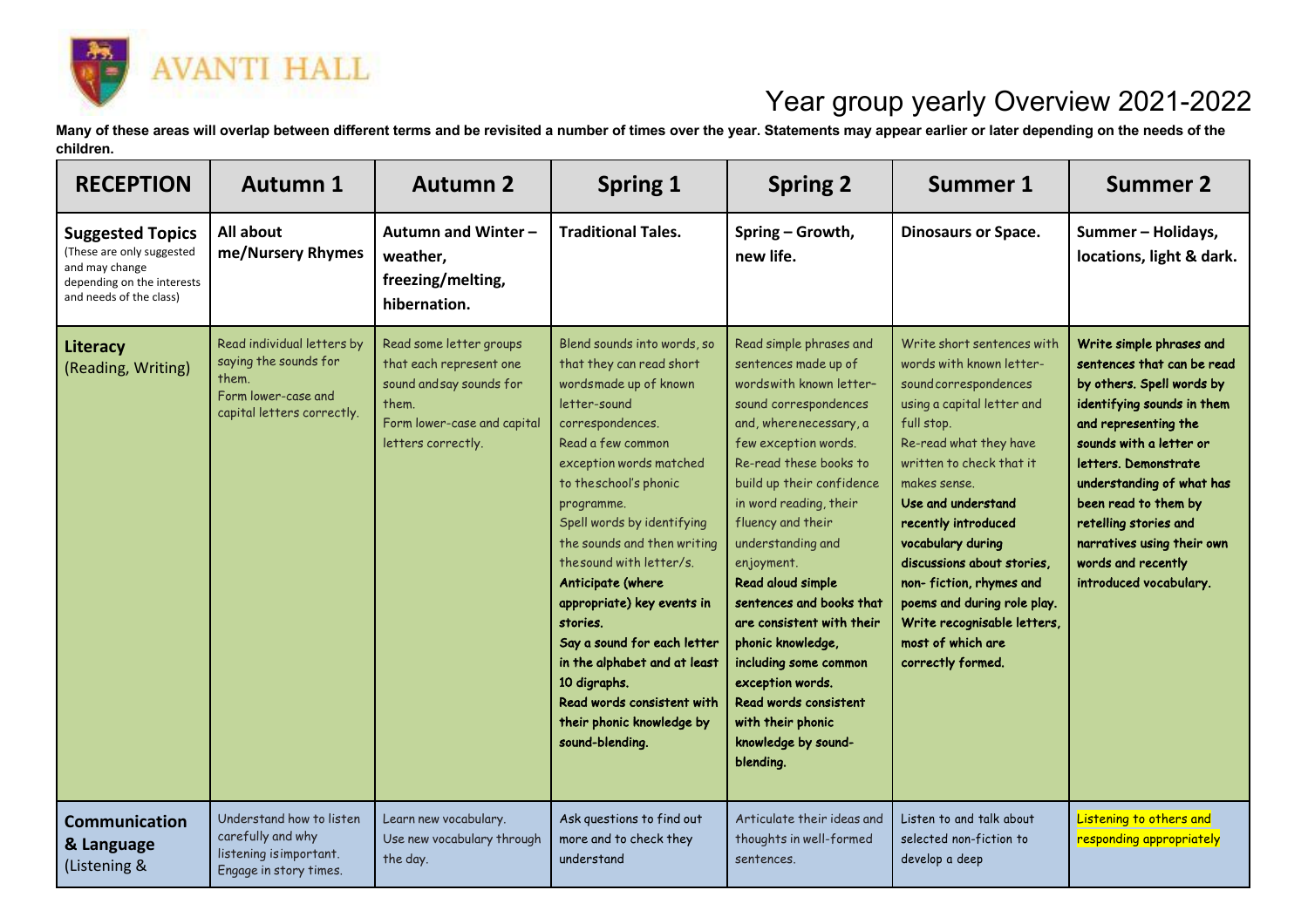| attention,<br>Understanding and<br>speaking.) | Learn rhymes, poems and<br>songs.     | Describe events in some<br>detail.<br>Listen to and talk about<br>stories to build familiarity<br>and understanding.<br>Listen carefully to rhymes<br>and songs, paying attention<br>to how they sound.<br>Learn rhymes, poems and<br>songs. | what has been said to them.<br>Use talk to help work out<br>problems and organise<br>thinking and activities, and<br>to explain how things work<br>and why they might happen.<br>Develop social phrases.<br>Retell the story, once they<br>have developed a deep<br>familiarity with the text,<br>some as exact repetition<br>and some in their own<br>words.<br><b>Expressing their ideas</b><br>whilst being aware of the<br>listener.       | Connect one idea or action<br>to another using a range<br>of connectives.<br>Use new vocabulary in<br>different contexts.<br>Engage in non-fiction<br>books.<br>Listening to others and<br>responding appropriately.<br>Make comments about<br>what they have heard and<br>ask questions to clarify<br>their understanding.<br>Offer explanations for<br>why things might happen,<br>making use of recently<br>introduced<br>vocabulary from stories,<br>non-fiction, rhymes and<br>poems when appropriate. | familiarity with new<br>knowledge and vocabulary.<br>Listen attentively and<br>respond to what they hear<br>with relevant questions,<br>comments and actions when<br>being read to and during<br>whole class discussions and<br>small group interactions.<br>Participate in small group,<br>class and one-to-one<br>discussions, offering their<br>own ideas, using recently<br>introduced vocabulary. | Hold conversation when<br>engaged in back-and-forth<br>exchanges with their<br>teacher and peers.<br>Express their ideas and<br>feelings about their<br>experiences using full<br>sentences, including use of<br>past, present and future<br>tenses and making use of<br>conjunctions, with modelling<br>and support from their<br>teacher |
|-----------------------------------------------|---------------------------------------|----------------------------------------------------------------------------------------------------------------------------------------------------------------------------------------------------------------------------------------------|------------------------------------------------------------------------------------------------------------------------------------------------------------------------------------------------------------------------------------------------------------------------------------------------------------------------------------------------------------------------------------------------------------------------------------------------|-------------------------------------------------------------------------------------------------------------------------------------------------------------------------------------------------------------------------------------------------------------------------------------------------------------------------------------------------------------------------------------------------------------------------------------------------------------------------------------------------------------|--------------------------------------------------------------------------------------------------------------------------------------------------------------------------------------------------------------------------------------------------------------------------------------------------------------------------------------------------------------------------------------------------------|--------------------------------------------------------------------------------------------------------------------------------------------------------------------------------------------------------------------------------------------------------------------------------------------------------------------------------------------|
| <b>Mathematics</b><br>(Numbers and<br>SSM)    | Count objects, actions<br>and sounds. | Subitise.<br>Link the number symbol<br>(numeral) with its cardinal<br>number value.<br>Continue, copy and create<br>repeating patterns.<br>Subitise (recognise<br>quantities without<br>counting) up to 5.                                   | Count beyond ten.<br>Compare numbers.<br>Understand the 'one more<br>than/one less than'<br>relationshipbetween<br>consecutive numbers.<br>Explore the composition of<br>numbers to 10.<br>Select, rotate and<br>manipulate shapes to<br>develop spatial reasoning<br>skills.<br>Compare quantities up to 10<br>in different contexts,<br>recognising when one<br>quantity is greater than,<br>less than or the same as<br>the other quantity. | Automatically recall<br>number bonds for<br>numbers 0-5 and some to<br>10.<br>Compose and decompose<br>shapes so that children<br>recognise a shape can<br>have other shapes within<br>it, just asnumbers can.<br>Have a deep<br>understanding of number<br>to 10, including the<br>composition of each<br>number.<br><b>Automatically recall</b><br>(without reference to<br>rhymes, counting or<br>other aids) number bonds<br>up to 5 (including<br>subtraction facts) and                               | Compare length, weight and<br>capacity.<br>Verbally count beyond 20,<br>recognising the pattern of<br>the counting system.<br><b>Explore and represent</b><br>patterns within numbers up<br>to 10, including evens and<br>odds, double facts and how<br>quantities can be<br>distributed equally.                                                                                                      | <b>Comparing quantities and</b><br>objects related to size,<br>weight, capacity, position,<br>distance, time and money.<br>Addition, subtraction,<br>sharing.                                                                                                                                                                              |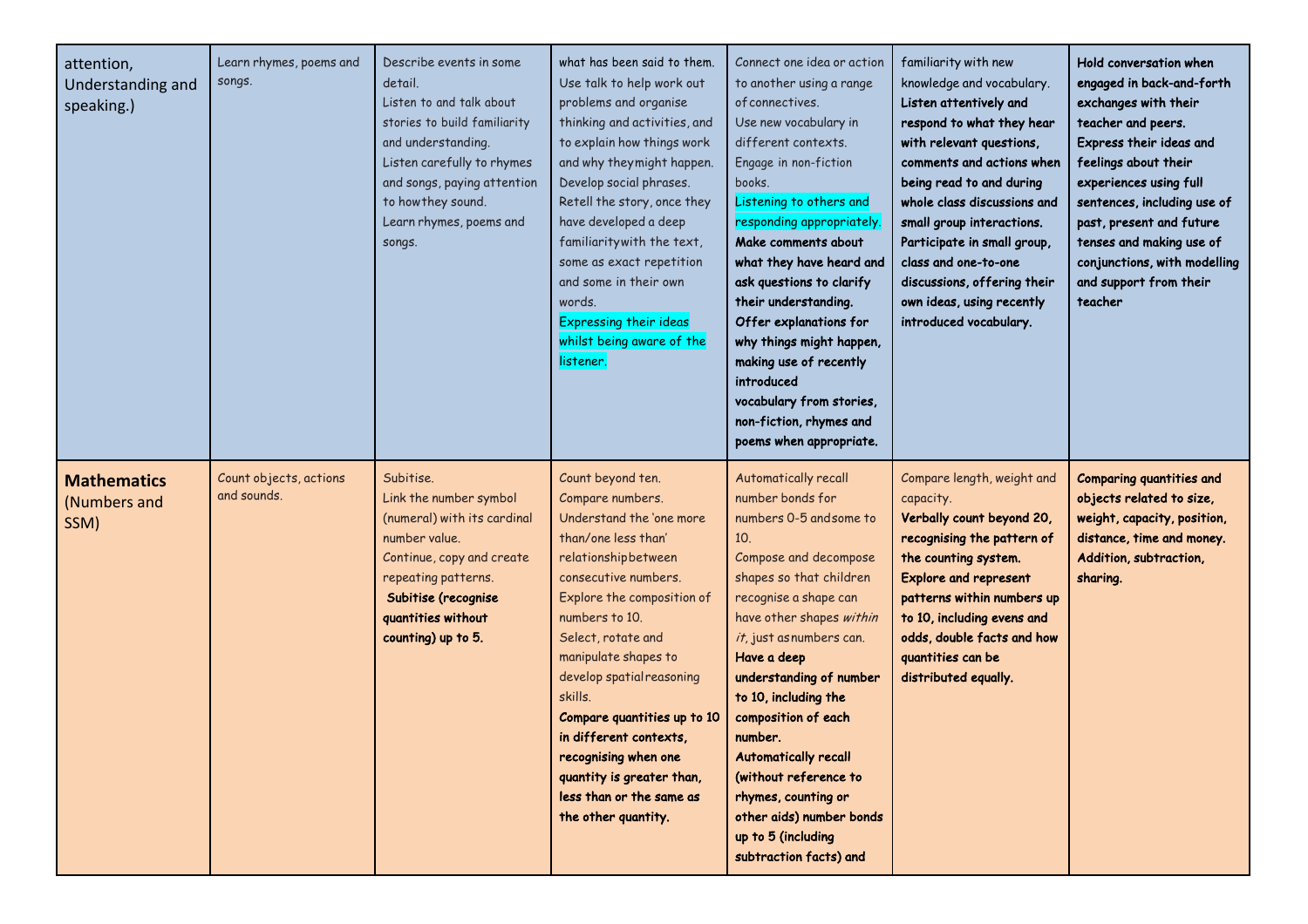|                                                                                                                        |                                                                                                                                                                                                                                                                                                                           |                                                                                                                                                                                                                                                                                                                                                                                                                                                                                                                                                                 |                                                                                                                                                                                                                                                                                                                                                                                                                                                                                                                                                                                                      | some number bonds to<br>10, including double<br>facts.                                                                                                                                                                                                                                                                                                                                                                                                                                                                                                                                                                                                 |                                                                                                                                                                                                                                                                                                                                                                                                                                                                                                                                                                                                                                                                                                                   |                                                                                                                                                                                                                                                                                                                                                                                                                                                                                                                                                                                                                                |
|------------------------------------------------------------------------------------------------------------------------|---------------------------------------------------------------------------------------------------------------------------------------------------------------------------------------------------------------------------------------------------------------------------------------------------------------------------|-----------------------------------------------------------------------------------------------------------------------------------------------------------------------------------------------------------------------------------------------------------------------------------------------------------------------------------------------------------------------------------------------------------------------------------------------------------------------------------------------------------------------------------------------------------------|------------------------------------------------------------------------------------------------------------------------------------------------------------------------------------------------------------------------------------------------------------------------------------------------------------------------------------------------------------------------------------------------------------------------------------------------------------------------------------------------------------------------------------------------------------------------------------------------------|--------------------------------------------------------------------------------------------------------------------------------------------------------------------------------------------------------------------------------------------------------------------------------------------------------------------------------------------------------------------------------------------------------------------------------------------------------------------------------------------------------------------------------------------------------------------------------------------------------------------------------------------------------|-------------------------------------------------------------------------------------------------------------------------------------------------------------------------------------------------------------------------------------------------------------------------------------------------------------------------------------------------------------------------------------------------------------------------------------------------------------------------------------------------------------------------------------------------------------------------------------------------------------------------------------------------------------------------------------------------------------------|--------------------------------------------------------------------------------------------------------------------------------------------------------------------------------------------------------------------------------------------------------------------------------------------------------------------------------------------------------------------------------------------------------------------------------------------------------------------------------------------------------------------------------------------------------------------------------------------------------------------------------|
| <b>PSED</b><br>(Relationships, Self<br>-confidence & Self-<br>awareness,<br><b>Managing feelings</b><br>and behaviour) | Initiating conversations.<br>Playing corporately.<br>Taking turns.<br>Can say when they do and<br>don't need help.<br>Aware of boundaries set<br>and expectation of the<br>class.<br>To follow rules.<br>See themselves as a<br>valuable individual.<br>Express their feelings and<br>consider the feelings of<br>others. | Taking account of what<br>others say. Listen to the<br>ideas of others.<br>Confident to speak to<br>others about own needs,<br>wants, interests and<br>opinions.<br>Confident to speak in a<br>group and share ideas.<br>Build constructive and<br>respectful relationships.<br>Manage their own needs.<br>- Personal hygiene<br>Know and talk about the<br>different factors that<br>support their overallhealth<br>and wellbeing:<br>of 'screen time'<br>having a good sleep routine<br>Form positive attachments<br>to adults and friendships<br>with peers. | Show sensitivity to the<br>needs and feeling of<br>others.<br>Understand their actions<br>affect others.<br>Forming positive<br>relationships with adults<br>and peers.<br>Adjust behaviour to<br>different situations.<br>Think about the<br>perspectives of others.<br>Know and talk about the<br>different factors that<br>support their overallhealth<br>and wellbeing:<br>regular physical activity<br>healthy eating<br>Manage their own basic<br>hygiene and personal needs,<br>including dressing, going to<br>the toilet and<br>understanding the<br>importance of healthy food<br>choices. | Describe themselves in<br>positive terms and talk<br>about their abilities.<br>Confident to try new<br>activities and express<br>preferences.<br>Work as part of a group<br>or class.<br>Identify and moderate<br>their own feelings socially<br>and emotionally.<br>Know and talk about the<br>different factors that<br>support their overall<br>health and wellbeing:<br>toothbrushing<br>Be confident to try new<br>activities and show<br>independence, resilience<br>and perseverance<br>in the face of challenge.<br>Work and play<br>cooperatively and take<br>turns with others.<br>Show sensitivity to their<br>own and to others'<br>needs. | Taking steps to resolve<br>conflict.<br>Know how they and others<br>show feelings.<br>To know what behaviour is<br>unacceptable.<br>Taking changes of routine<br>in their stride. Asking<br>appropriate questions of<br>others.<br>Show resilience and<br>perseverance in the face of<br>challenge.<br>Know and talk about the<br>different factors that<br>support their overallhealth<br>and wellbeing:<br>having a good sleep routine<br>-being a safe<br>Pedestrian<br>Show an understanding of<br>their own feelings and<br>those of others, and begin<br>to regulate their behaviour<br>accordingly.<br><b>Explain the reasons for</b><br>rules, know right from<br>wrong and try to behave<br>accordingly. | Talk about behaviour and<br>consequences.<br>Beginning to negotiate and<br>solve problems without<br>aggression.<br>Know and talk about the<br>different factors that<br>support their overall health<br>and wellbeing:<br>sensible amounts of 'screen<br>time'<br>Give focused attention to<br>what the teacher says,<br>responding appropriately<br>even when engaged in<br>activity, and show an ability<br>to follow instructions<br>involving several ideas or<br>actions.<br>Set and work towards<br>simple goals, being able to<br>wait for what they want and<br>control their immediate<br>impulses when appropriate. |
| <b>Physical</b><br><b>Development</b><br>(Moving &<br>handling, Health &<br>self-care)                                 | Use their core muscle<br>strength to achieve a good<br>posture when sitting at a<br>table or<br>sitting on the floor.                                                                                                                                                                                                     | Develop their small motor<br>skills so that they can use a<br>range of tools competently,<br>safely and confidently.<br>Suggested tools: pencils<br>for drawing and writing,                                                                                                                                                                                                                                                                                                                                                                                    | Revise and refine the<br>fundamental movement<br>skills they have already<br>acquired:<br>rolling<br>crawling                                                                                                                                                                                                                                                                                                                                                                                                                                                                                        | Progress towards a more<br>fluent style of moving,<br>with developing control<br>and grace.                                                                                                                                                                                                                                                                                                                                                                                                                                                                                                                                                            | Move confidently in a range<br>of ways.<br>Develop the overall body<br>strength, co-ordination,<br>balance and agility needed<br>to engage successfully with                                                                                                                                                                                                                                                                                                                                                                                                                                                                                                                                                      | Managing own needs<br>confidently and<br>independently.<br>Demonstrate strength,<br>balance and coordination<br>when playing.                                                                                                                                                                                                                                                                                                                                                                                                                                                                                                  |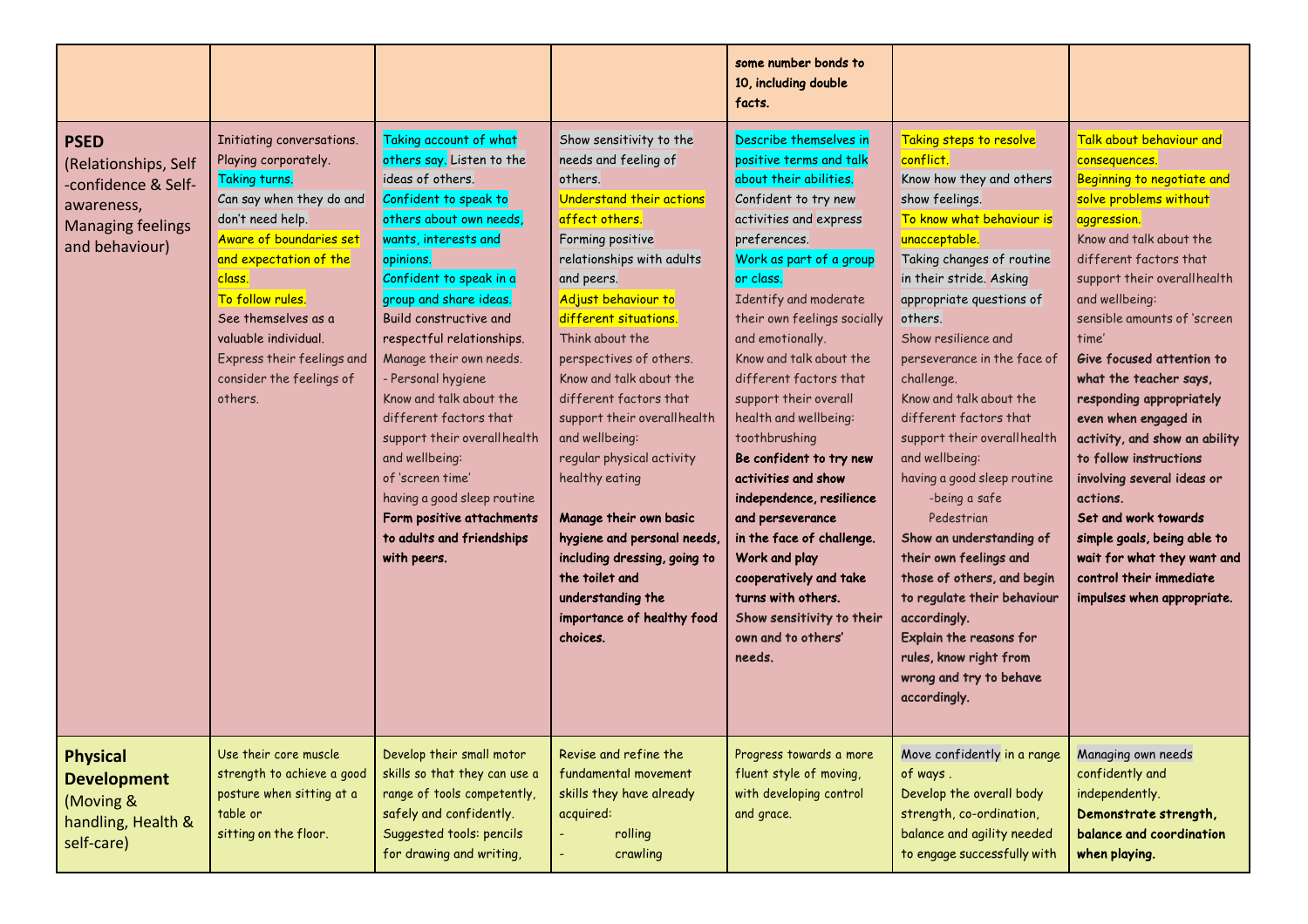|  | Further develop the skills<br>they need to manage the<br>school day successfully:<br>lining up and queuing<br>mealtimes | paintbrushes, scissors,<br>knives, forks and spoons.<br>Confidently and safely use a<br>range of large and small<br>apparatus indoors and<br>outside, alone and in a<br>group.<br>Negotiate space and<br>obstacles safely, with<br>consideration for<br>themselves and others.<br>Use a range of small tools,<br>including scissors,<br>paintbrushes and cutlery. | walking<br>$\overline{\phantom{a}}$<br>jumping<br>running<br>hopping<br>$\overline{\phantom{a}}$<br>skipping<br>$\overline{\phantom{a}}$<br>climbing<br>Develop overall body-<br>strength, balance, co-<br>ordination and agility.<br>Develop the foundations of<br>a handwriting style which is<br>fast, accurate and<br>efficient.<br>Understand the need for<br>safety and manage risks.<br>Hold a pencil effectively in<br>preparation for fluent<br>writing - using the tripod<br>grip in almost all cases. | Combine different<br>movements with ease and<br>fluency.<br>Further develop and<br>refine a range of ball<br>skills including: throwing,<br>catching, kicking, passing,<br>batting, and aiming.<br>Begin to show accuracy<br>and care when drawing. | future physical education<br>sessions and other physical<br>disciplines including dance,<br>gymnastics, sport and<br>swimming.<br>Develop confidence,<br>competence, precision and<br>accuracy when engaging in<br>activities that involve a<br>ball.<br>Move energetically, such as<br>running, jumping, dancing,<br>hopping, skipping and<br>climbing. | Move energetically, such as<br>running, jumping, dancing,<br>hopping, skipping and<br>climbing. |
|--|-------------------------------------------------------------------------------------------------------------------------|-------------------------------------------------------------------------------------------------------------------------------------------------------------------------------------------------------------------------------------------------------------------------------------------------------------------------------------------------------------------|------------------------------------------------------------------------------------------------------------------------------------------------------------------------------------------------------------------------------------------------------------------------------------------------------------------------------------------------------------------------------------------------------------------------------------------------------------------------------------------------------------------|-----------------------------------------------------------------------------------------------------------------------------------------------------------------------------------------------------------------------------------------------------|----------------------------------------------------------------------------------------------------------------------------------------------------------------------------------------------------------------------------------------------------------------------------------------------------------------------------------------------------------|-------------------------------------------------------------------------------------------------|
|--|-------------------------------------------------------------------------------------------------------------------------|-------------------------------------------------------------------------------------------------------------------------------------------------------------------------------------------------------------------------------------------------------------------------------------------------------------------------------------------------------------------|------------------------------------------------------------------------------------------------------------------------------------------------------------------------------------------------------------------------------------------------------------------------------------------------------------------------------------------------------------------------------------------------------------------------------------------------------------------------------------------------------------------|-----------------------------------------------------------------------------------------------------------------------------------------------------------------------------------------------------------------------------------------------------|----------------------------------------------------------------------------------------------------------------------------------------------------------------------------------------------------------------------------------------------------------------------------------------------------------------------------------------------------------|-------------------------------------------------------------------------------------------------|

| <b>Understanding</b><br>the World<br>(People &<br>Communities, The<br>World and<br>Technology) | Family routines.<br><b>Explore similarities and</b><br>differences between<br>each other.<br>Name and describe people<br>who are familiar to them. | Family customs.<br>Talk about past and<br>present events in their and<br>their family's lives. Explore<br>similarities among families,<br>communities and traditions.<br>Comment on images of<br>familiar situations in the<br>past.<br>Explore the natural world<br>around them.<br>Describe what they see,<br>hear and feel whilst<br>outside.<br>Understand the effect of<br>changing seasons on the<br>natural world around them. | Know that people like<br>different things - can be<br>sensitive to this.<br>Talk about members of<br>their immediate family and<br>community.<br>Recognise that people have<br>different beliefs and<br>celebrate special times in<br>different ways. Compare<br>and contrast characters<br>from stories, including<br>figures from the past.<br>Talk about the lives of the<br>people around them and<br>their roles in society.<br>Understand the past<br>through settings,<br>characters and events | <b>Explore similarities and</b><br>differences between<br>places, objects, materials<br>and living things.<br>Draw information from a<br>simple map.<br>Understand that some<br>places are special to<br>members of their<br>community.<br>Explore the natural world<br>around them.<br>Describe what they see,<br>hear and feel whilst<br>outside.<br>Understand the effect of<br>changing seasons on the<br>natural world around<br>them. | Recognise some similarities<br>and differences between<br>life in this country and life<br>in other countries.<br>Recognise some<br>environments that are<br>different to the one in<br>which they live.<br>Know some similarities and<br>differences between<br>things in the past and now,<br>drawing on their<br>experiences and what has<br>been read in class.<br><b>Explain some similarities</b><br>and differences between<br>life in this country and life<br>in other countries, drawing<br>on knowledge from stories, | Explore the features of<br>their local environment and<br>how other environments<br>may vary.<br>Explore the natural world<br>around them.<br>Describe what they see,<br>hear and feel whilst outside.<br>Understand the effect of<br>changing seasons on the<br>natural world around them.<br>Know some similarities and<br>differences between<br>different religious and<br>cultural communities in this<br>country, drawing on their<br>experiences and what has<br>been read in class.<br>Know some similarities and<br>differences between the |
|------------------------------------------------------------------------------------------------|----------------------------------------------------------------------------------------------------------------------------------------------------|---------------------------------------------------------------------------------------------------------------------------------------------------------------------------------------------------------------------------------------------------------------------------------------------------------------------------------------------------------------------------------------------------------------------------------------|--------------------------------------------------------------------------------------------------------------------------------------------------------------------------------------------------------------------------------------------------------------------------------------------------------------------------------------------------------------------------------------------------------------------------------------------------------------------------------------------------------|---------------------------------------------------------------------------------------------------------------------------------------------------------------------------------------------------------------------------------------------------------------------------------------------------------------------------------------------------------------------------------------------------------------------------------------------|----------------------------------------------------------------------------------------------------------------------------------------------------------------------------------------------------------------------------------------------------------------------------------------------------------------------------------------------------------------------------------------------------------------------------------------------------------------------------------------------------------------------------------|------------------------------------------------------------------------------------------------------------------------------------------------------------------------------------------------------------------------------------------------------------------------------------------------------------------------------------------------------------------------------------------------------------------------------------------------------------------------------------------------------------------------------------------------------|
|------------------------------------------------------------------------------------------------|----------------------------------------------------------------------------------------------------------------------------------------------------|---------------------------------------------------------------------------------------------------------------------------------------------------------------------------------------------------------------------------------------------------------------------------------------------------------------------------------------------------------------------------------------------------------------------------------------|--------------------------------------------------------------------------------------------------------------------------------------------------------------------------------------------------------------------------------------------------------------------------------------------------------------------------------------------------------------------------------------------------------------------------------------------------------------------------------------------------------|---------------------------------------------------------------------------------------------------------------------------------------------------------------------------------------------------------------------------------------------------------------------------------------------------------------------------------------------------------------------------------------------------------------------------------------------|----------------------------------------------------------------------------------------------------------------------------------------------------------------------------------------------------------------------------------------------------------------------------------------------------------------------------------------------------------------------------------------------------------------------------------------------------------------------------------------------------------------------------------|------------------------------------------------------------------------------------------------------------------------------------------------------------------------------------------------------------------------------------------------------------------------------------------------------------------------------------------------------------------------------------------------------------------------------------------------------------------------------------------------------------------------------------------------------|